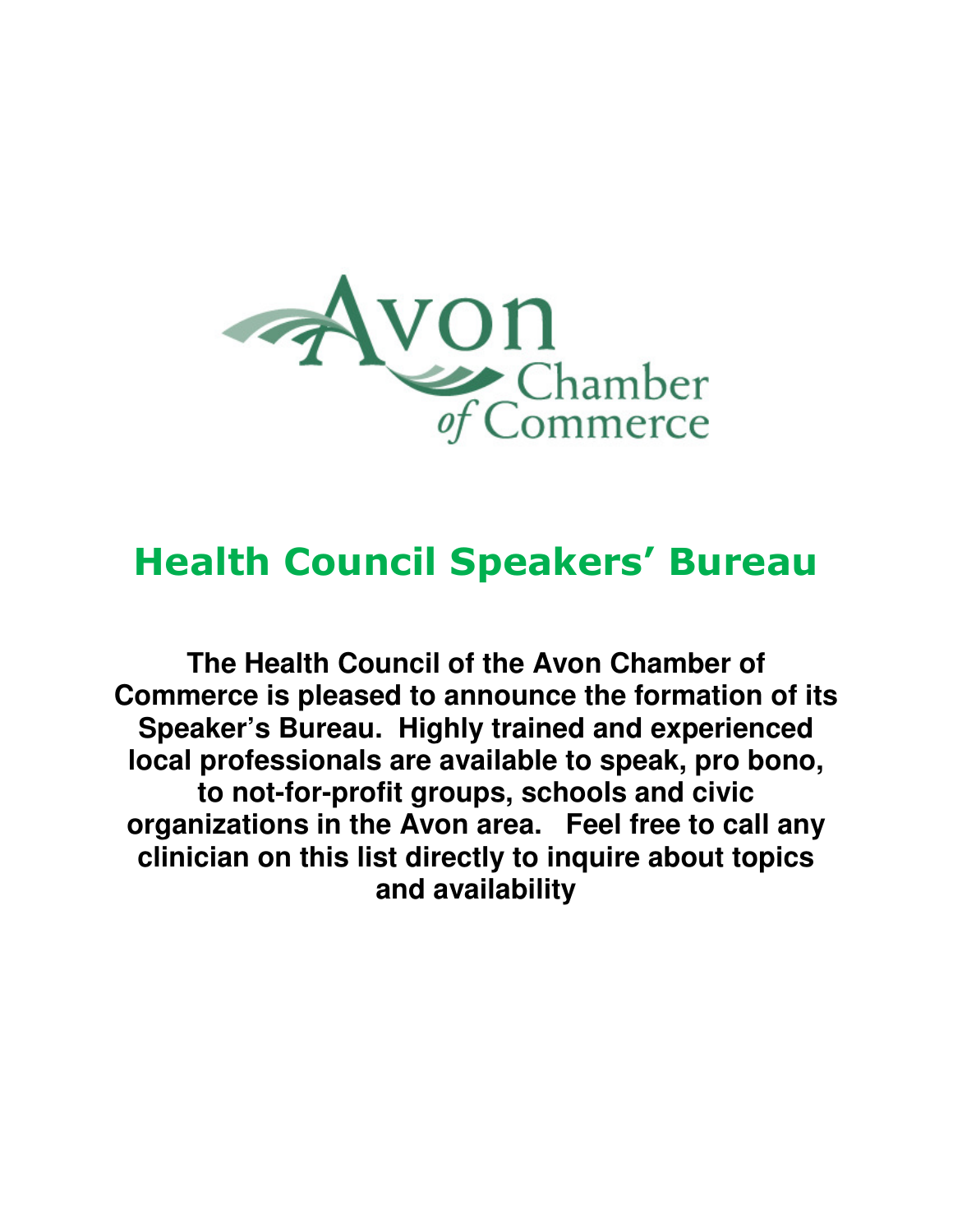**Susan L. Levine MA, LPC** is a Connecticut Licensed Professional Counselor with over twenty years of experience. Her counseling practice, Women Reshaping Lives, LLC is dedicated to helping women face major life transitions related to career, retirement, aging, bereavement, separation, divorce and recovery issues.

**Topics:** 

- **Learning and Growth through Change**
- **Navigating Major Life Transitions**
- **Emotions and Money**
- **Who Am I? Adjusting to Retirement**
- **Emotions and Job Loss**
- **The Emotional Journey of Bereavement**
- **Roadmap for Change**
- **Womens' Issues**

**Contact: Susan L. Levine, MA, LPC Women Reshaping Lives, LLC** Counseling Practice of: 540 Hopmeadow Street Simsbury, CT 06070 (860) 810-3915

www.womenreshapinglives.com susan@womenreshapinglives.com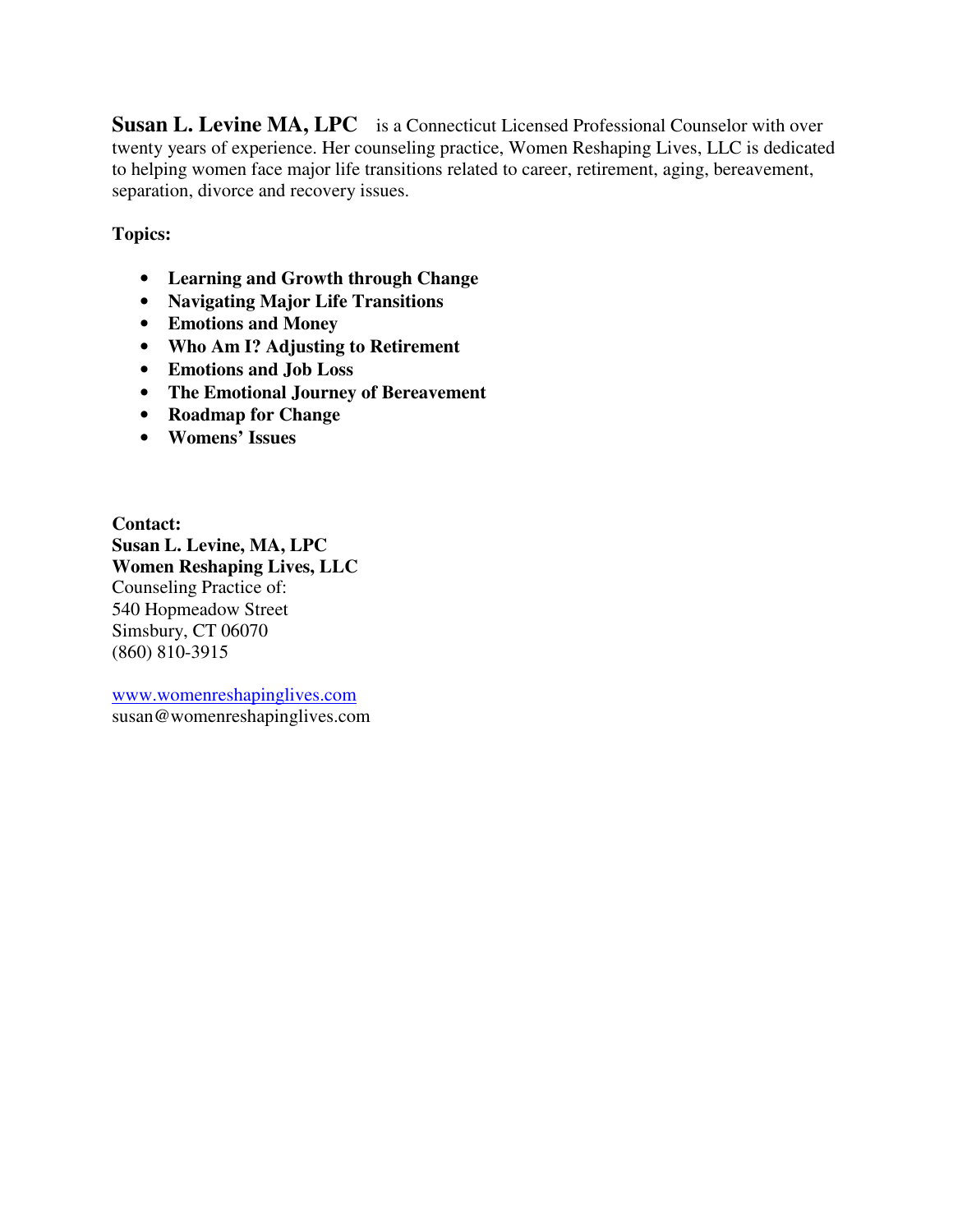**Corey Shagensky, DVM** is the founder and owner of Progressive Animal Wellness (PAW). He has been practicing veterinary medicine since earning his degree from Cornell University in 2004. Dr. Shagensky has served as co-medical director and Chief of Staff of Farmington Valley Veterinary Emergency Hospital since 2008. Now in private practice here in Avon, Dr. Shagensky states, "Opening a private practice is a journey that has led me full circle. I want to teach owners to better care for their pets and I want to be part of a team of caregivers, along with pet owners, that helps pets lead the healthiest lives possible; from preventive care to the inevitable difficult decisions."

**Topics:** 

- **How to know when your pet is in pain and what to do next**
- **Food, Exercise and Encouraging Good Behavior**
- **Choosing the Right Pet for Your Family and Lifestyle**
- **Q & A Anything you've ever wanted to ask a Vet**

**Contact: Dr. Shagensky Progressive Animal Wellness**  70 E Main St, Avon, CT 06001 (860) 325-2124

progressiveanimalwellness.com myprogressivevet@yahoo.com Facebook.com/ProgressiveAnimalWellness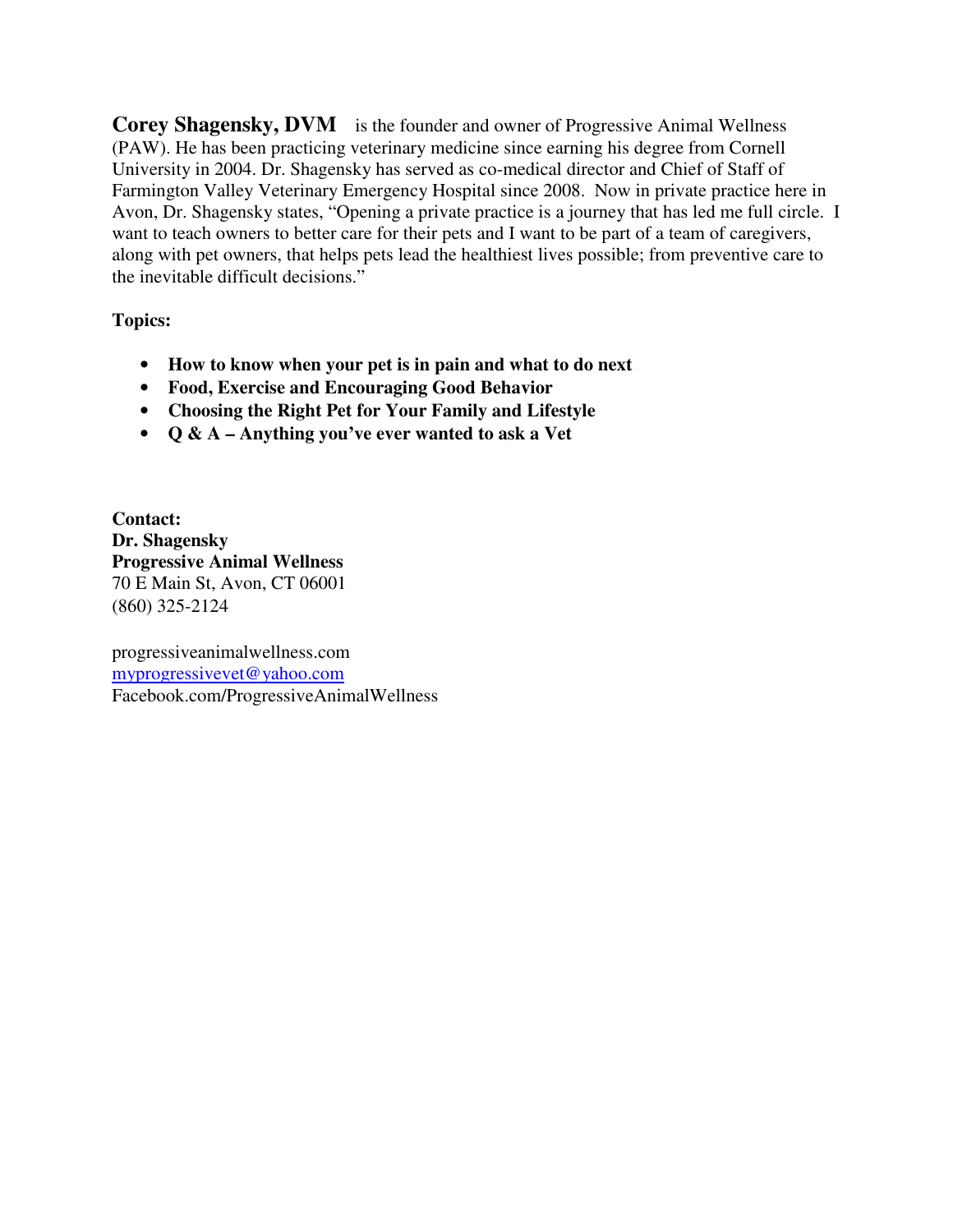**Jeanne C. Folks, DMin, LPC** is a Licensed Professional Counselor and is Clinical Director of CT Psychotherapeutic Resources in Avon, CT a private practice dedicated to the treatment of psychological trauma, depression and anxiety. With 37 years in practice, Dr. Folks sees individual adults and couples. She also facilitates groups addressing a variety of issues. Dr. Folks is a national workshop presenter, blogger and clinical consultant to other therapists. She has taught as an Adjunct Professor of Psychology at Central CT State University and as a Clinical Instructor at the University of CT School of Medicine. She is appreciated by clients, students and consultees alike for her insight, skill and warm good humor.

**Topics:** 

- **Reducing Tension and Finding Joy in a Stressful World**
- **Introduction to Emotional Freedom Techniques**
- **Effective Communication Skills**
- **Depression & Anxiety What helps**
- **Suicide Prevention**
- **Moving Through Grief and Loss Finding a life worth living**
- **Q & A Anything you've ever wanted to ask psychotherapist**

**Contact: Dr. Folks CT Psychotherapeutic Resources**  12 Old Farms Road, Avon, CT 06001 (860) 678-8779

CounselingWithDrFolks.com DrFolks@TappingPrayerfully.com Facebook.com/drjeannefolks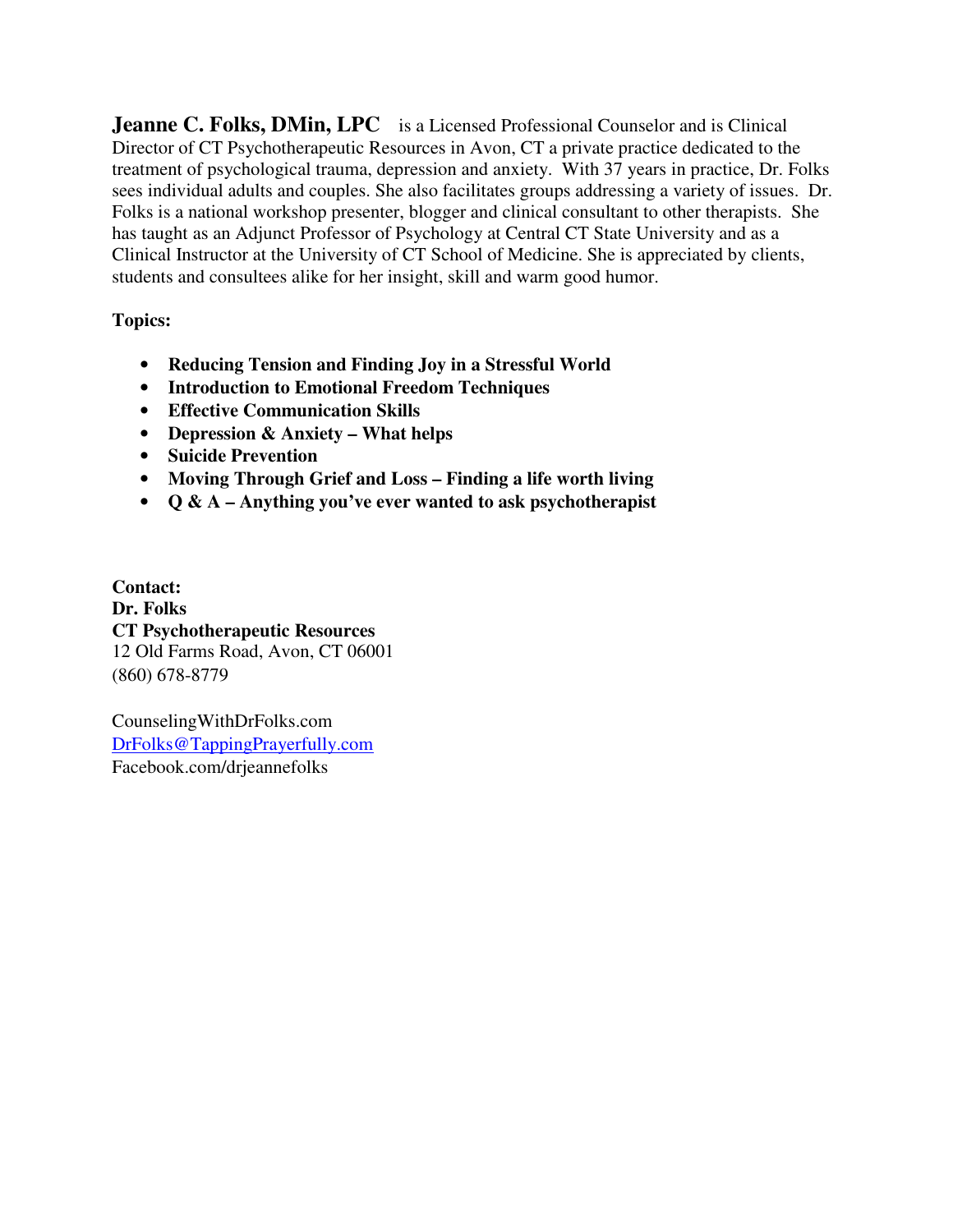**Aylah Clark, ND** is a naturopathic doctor practicing at Whole Health Wellness Center where her focus is on prevention and treatment of chronic conditions like autoimmune disorders, gastrointestinal conditions (UC/Crohn's, SIBO, IBS, etc.), cardiovascular disease (high cholesterol, hypertension, etc.), weight loss and body composition challenges including lipedema, hormone imbalance (PCOS, thyroid, menopausal symptoms, etc.) and unexplained fatigue.

## **Topics**:

- **Nutrition (including using nutrition for specific conditions like high cholesterol or gastrointestinal conditions, as well as generalized)**
- **IBS (what could be causing IBS symptoms and what to do about it),**
- **Obesity/weight loss (including the many contributing factors, identifying factors that may be hindering one's ability to lose weight), setting and sticking to health and fitness goals**
- **...and more.**

**Contact: Dr. Clark Whole Health Wellness Center**  120 Simsbury Rd #12b, Avon, CT 06001 (860) 6744-0111

www.wholehealthllc.com www.sciencenaturemedicine.com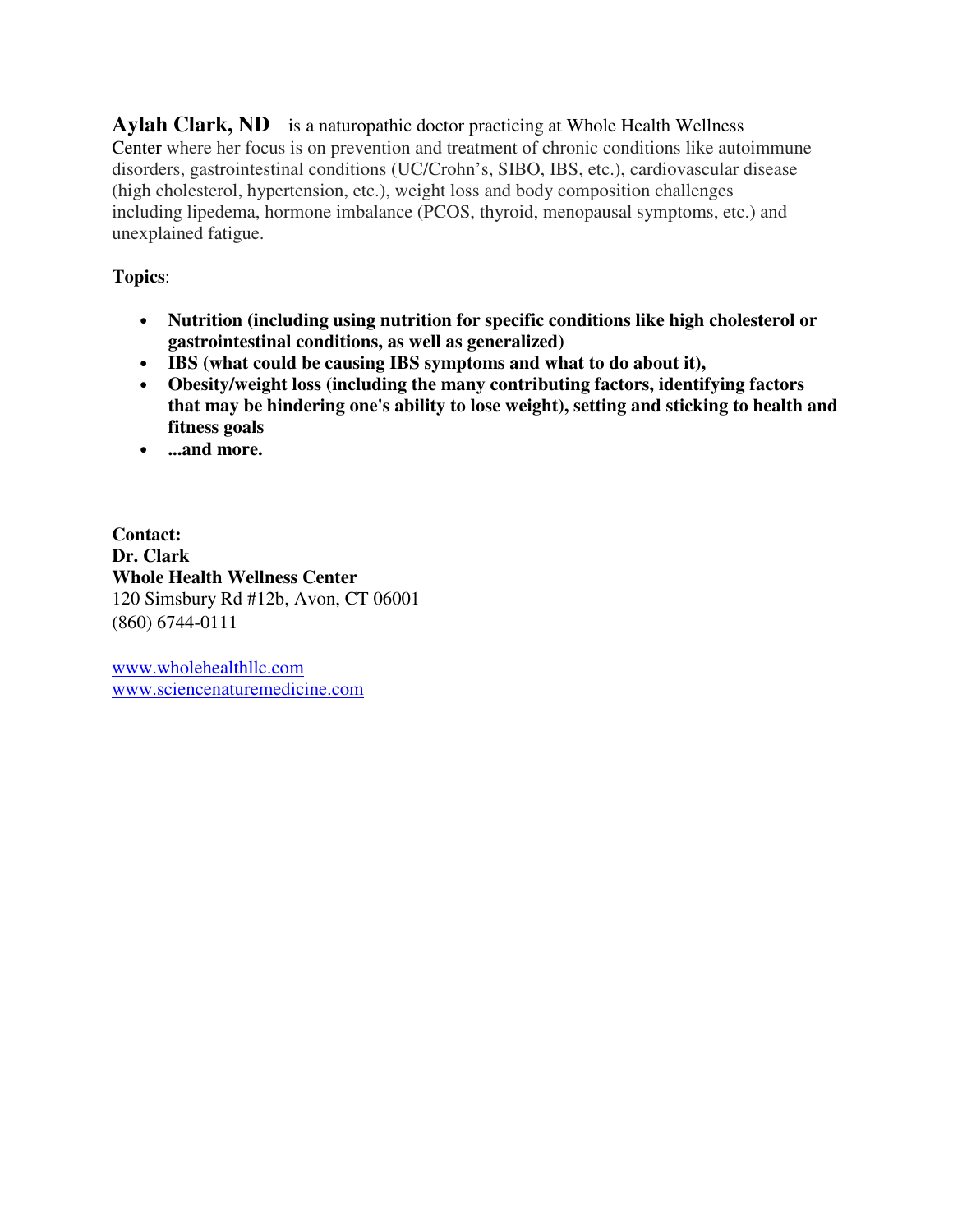**Michelle Voegtle, Med., LPC** is a Connecticut Licensed Professional Counselor with over twenty years of experience. She is Clinical Supervisor and Manager at Rushford/Hartford Healthcare Avon. Michelle has worked in the fields of Mental Health, Addiction, and Hospice as well as taught Psychology at University of Hartford. She is also a certified yoga instructor and utilizes her skills in offering "Recovery Yoga" to those affected by addiction, as well as their loved ones.

## **Topics:**

- **Grief and Loss**
- **Coping with Anxiety**
- **Mindfulness and Meditation**
- **Recovery Interventions**
- **Coping with Recovery**
- **Living with a loved one who is battling addiction**

**Contact: Michelle Voegtle, M.Ed. Rushford of Avon**  35 Tower Lane Avon, CT 06001 (860) 696-6907

https://rushford.org/locations/avon michelle.voegtle@hhchealth.org